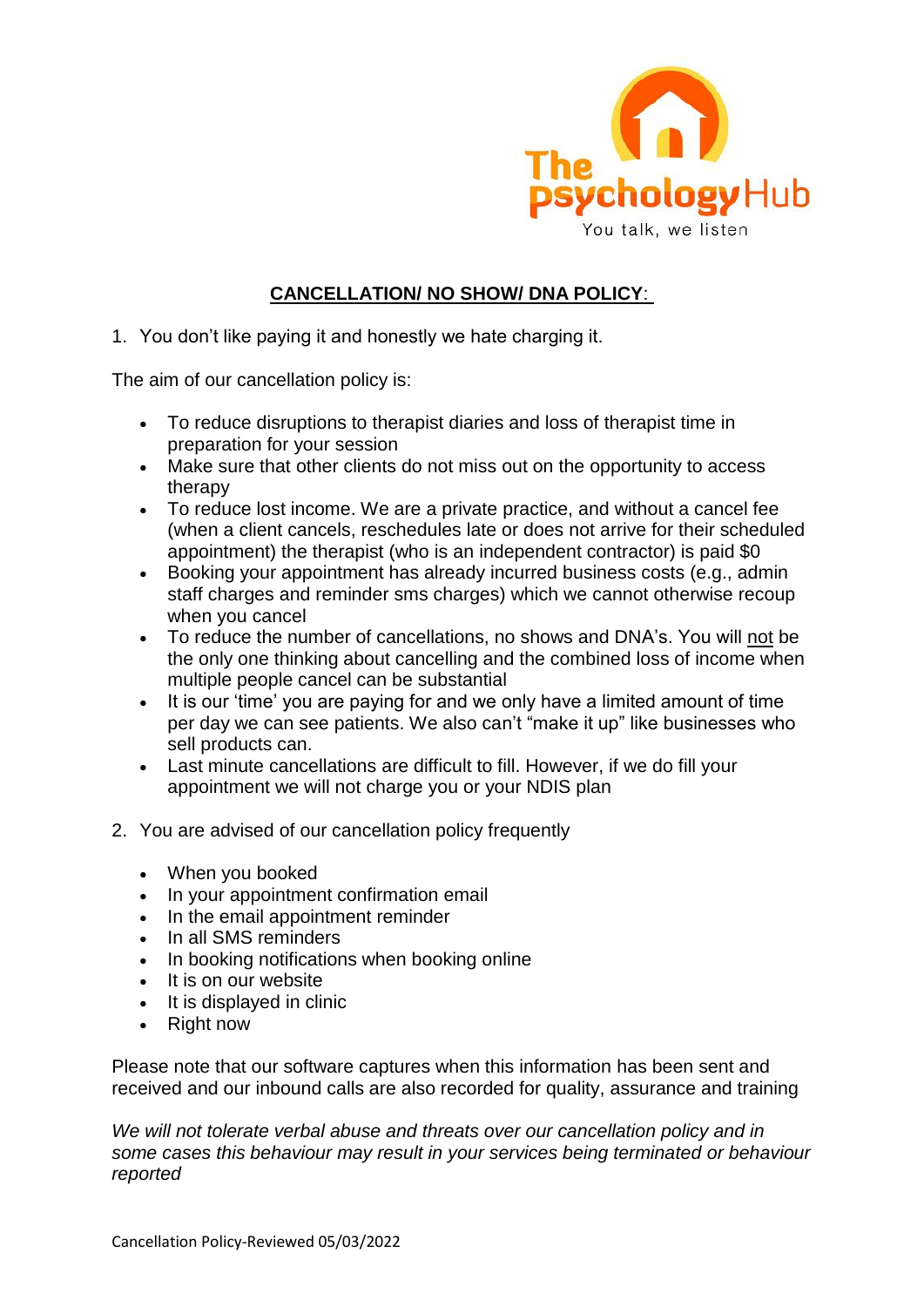# **CANCELLATION POLICY (CONTINUED)**

## Non-NDIS Patients:

- Short–notice cancellations (which include no shows/DNA) is defined as less than 36 BUSINESS hours notice from the time of your scheduled appointment
- The fee is \$100+GST.
- This fee is not claimable through Medicare, Workcover, Third Party Funders or private health funds.
- This amount will be automatically debited from the nominated debit/credit card stored on Halaxy or an invoice will be sent via post/email if this has not been provided or your card has insufficient funds. If the invoice for cancellation fees is sent via email or post you will need to pay via direct deposit (bank account details are at the bottom of the invoice) or by letting us know to reprocess your credit/debit card.
- In the event that this cancellation fee is not paid, we reserve the right to utilise a debit collection service.

## NDIS Participants:

- Short–notice cancellations (which include no shows/DNA) is defined as less than 2 BUSINESS days' notice from the time of your scheduled appointment
- The fee is 100% of the consult fee
- The fee is 100% charged against the NDIS Plan (or credit/debit card on file if you are self-managed or you have run out of NDIS funds).
- Our cancellation amount and period are determined by the most current NDIA Price Guides.
- The NDIA Price Guides change from time to time and as a user of our service you agree to such changes (e.g., If the NDIA put up/down the cancellation fee or time period for cancellation you agree to those changes).

## Change Modalities- skip the cancel:

• If you can't make it to an appointment, instead of cancelling and incurring a cancellation fee, please consider the suitability of keeping the scheduled appointment but swapping to an online or phone consultation

## Business Days:

Business days are classed as Monday to Friday

Please note, most practitioners do not work on a Saturday. Those that do, do so out of a genuine desire to accommodate you.

Saturday and Sunday are not classed as Business Days for cancellations/ No Shows /DNA's. This is because practitioners who do not work on a Saturday (no one works on a Sunday), and commence on a Monday or Tuesday, do not have enough opportunity to fill the cancelled appointment(s)